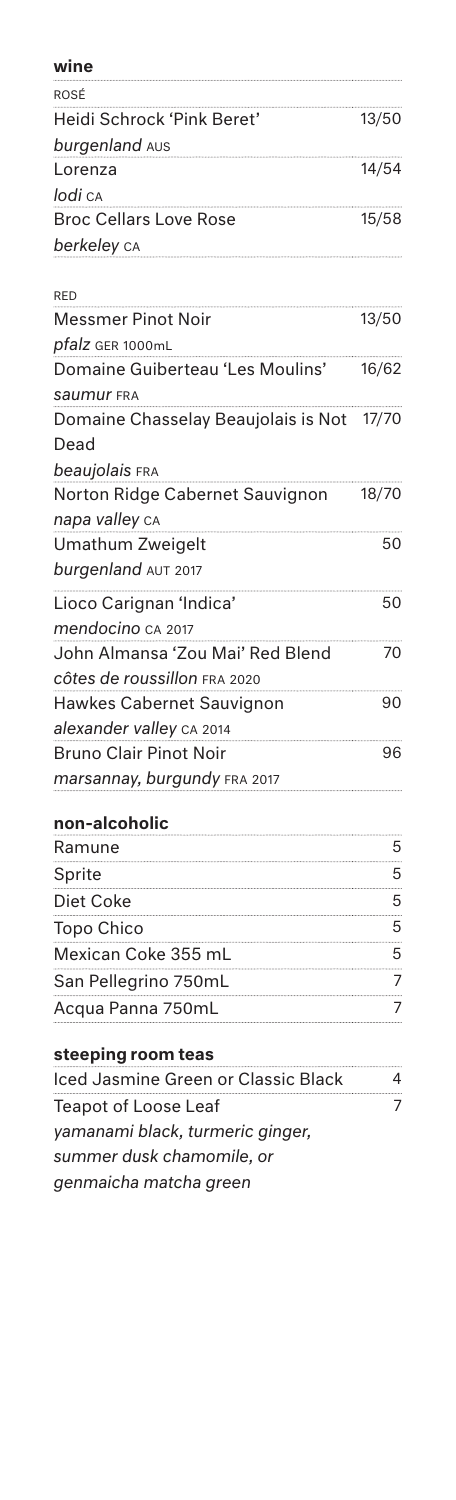| happy hour                           |                   |
|--------------------------------------|-------------------|
| Mon-Fri, 3pm-5pm                     |                   |
| \$10 Beer and a Sake                 |                   |
| \$2 Off Drinks                       |                   |
| 1/2 off Tempura                      |                   |
|                                      |                   |
| cocktails<br><b>Ginger Sake Sour</b> | 11                |
| junmai sake, pickled ginger, lime    |                   |
| <b>Red Dragon</b>                    | 12                |
| beet infused sake, orange vermouth,  |                   |
| ginger beer, jalapeño, lime          |                   |
| Drunken Angel                        | 12                |
| junmai sake, coconut cream,          |                   |
| pineapple, orange nutmeg             |                   |
| <b>Tarusake Paloma</b>               | 12                |
| tarusake, grapefruit,                |                   |
| lime, salt                           |                   |
| Ginjo Negroni                        | $12 \overline{ }$ |
| ginjo sake, cappelletti aperitivo,   |                   |
| cocchi di torino, orange             |                   |
| beer                                 |                   |
| ON DRAFT                             | $8/20$ oz         |
| Asahi Super Dry                      | 6/12              |
| Neon City Pale Ale                   | 8/16              |
|                                      |                   |
| IN CAN                               |                   |
| Sapporo Premium Lager                | 5                 |
| <b>Shacksbury Dry Cider</b>          | 9                 |
| IN BOTTLE                            |                   |
| Lagunitas 'Little Sumpin''           | 8                 |
| <u> Master Gao Jasmine Lager</u>     | 8                 |
| Echigo Red Ale                       | 8                 |
| Lucky Dog Session IPA                | 9                 |
| Asahi Black Lager                    | 7                 |
| Kizakura Kyoto IPA                   | 10                |
| <b>Bitburger Drive N/A</b>           |                   |
|                                      |                   |
| <b>SNACK SIZE</b>                    |                   |
| Onikoroshi Demon Slayer Juicebox     | 11                |
| Kikusui Funaguchi Can                | 14                |
| nama genshu 200mL                    |                   |
| <b>Old Mountain</b>                  | 15                |
| tokubetsu Junmai 180mL               |                   |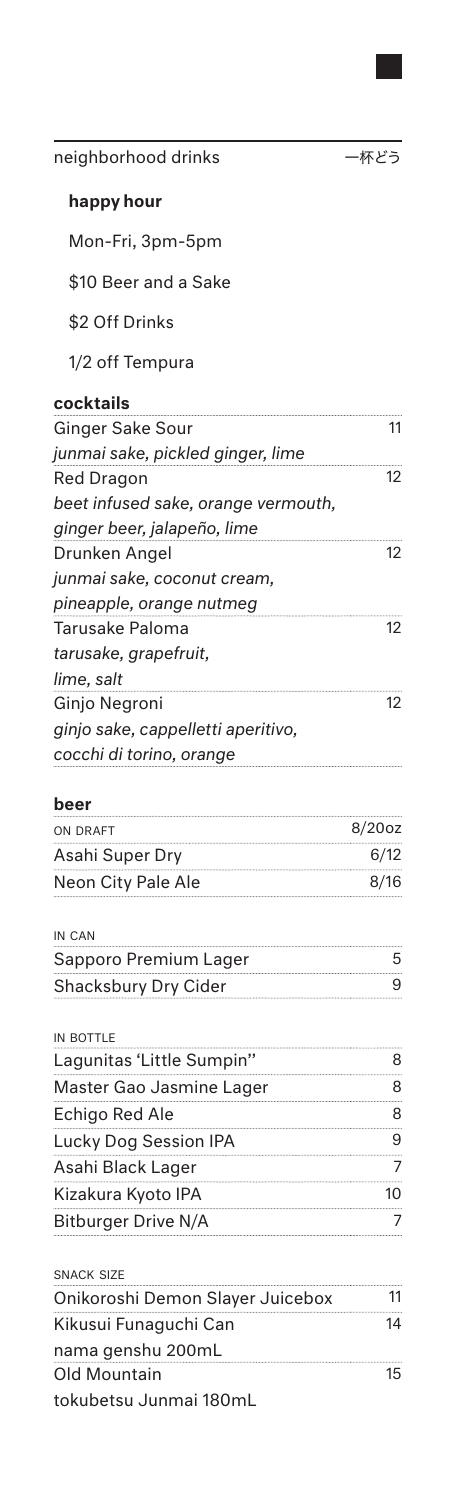| sake                                                       |        |
|------------------------------------------------------------|--------|
| Bushido (on draft)                                         | 10/39  |
| ginjo genshu                                               |        |
| white flower, asian pear, raspberry                        |        |
| Fukucho 'Seaside Sparkling'                                | 11/48  |
| sparkling junmai 500mL                                     |        |
| lively, lemon & lime, coconut                              |        |
| Nakagawa 'Pure Grain'                                      | 11/135 |
| junmai 1800mL                                              |        |
| crisp, mellow, umami                                       |        |
| Yoshinogawa 'Winter Warrior'                               | 12/64  |
| nama junmai ginjo 720mL                                    |        |
| cantaloupe, lychee, honeydew<br>Daimon 'Road to Osaka'     | 13/60  |
| nigori tokubetsu junmai 720mL                              |        |
| banana, citrus, floral                                     |        |
| Dewazakura Oka 'Cherry Bouquet'                            | 40     |
| ginjo 300mL                                                |        |
| cherry blossom, almond, silk                               |        |
| Yuho 'Rhythm of the Centuries' 4 Year                      | 60     |
| kimoto junmai bottle-aged 720mL                            |        |
| earth, walnut, soy caramel                                 |        |
| Chiyonosono 'Shared Promise'                               | 62     |
| junmai 720mL                                               |        |
| white chocolate, orange blossom, umami                     |        |
| Amabuki 'Gin no Kurenai'                                   | 68     |
| junmai 'rosé' 720mL                                        |        |
| floral, plum fruit, wine-like                              |        |
| Oze no Yukidoke 'Ozé X Rosé'                               | 68     |
| junmai daiginjo 720mL                                      |        |
| wild strawberry, rich, vibrant                             |        |
| Souden 'Blue Fields'                                       | 70     |
| yamahai tokubetsu junmai 720mL                             |        |
| lemon, floral, white peach                                 |        |
| Ichinokura Cedar Barrel                                    | 70     |
| taru junmai 700mL                                          |        |
| savory, dried apple, pear                                  |        |
| <b>Riharu 'Dreamy Clouds</b>                               | 70     |
| tokubetsu junmai nigori 720mL                              |        |
| green apple fruits, honey, olives                          |        |
| Maboroshi 'Mystery'                                        | 75     |
| junmai ginjo 720mL                                         |        |
| toffee, banana, ripe fruit                                 |        |
| Yuki No Bosha 'Cabin in the Snow'                          | 75     |
| junmai ginjo 720mL                                         |        |
| peach, strawberry, white pepper<br>Hakkaisan 'Eight Peaks' | 79     |
| tokubetsu junmai 720mL                                     |        |
| melon, honeysuckle, sweet Umami                            |        |
| Akishika Okarakuchi "Super Dry"                            | 90     |
| junmai ginjo 720mL                                         |        |
| chocolate, fennel, vanilla                                 |        |
|                                                            |        |